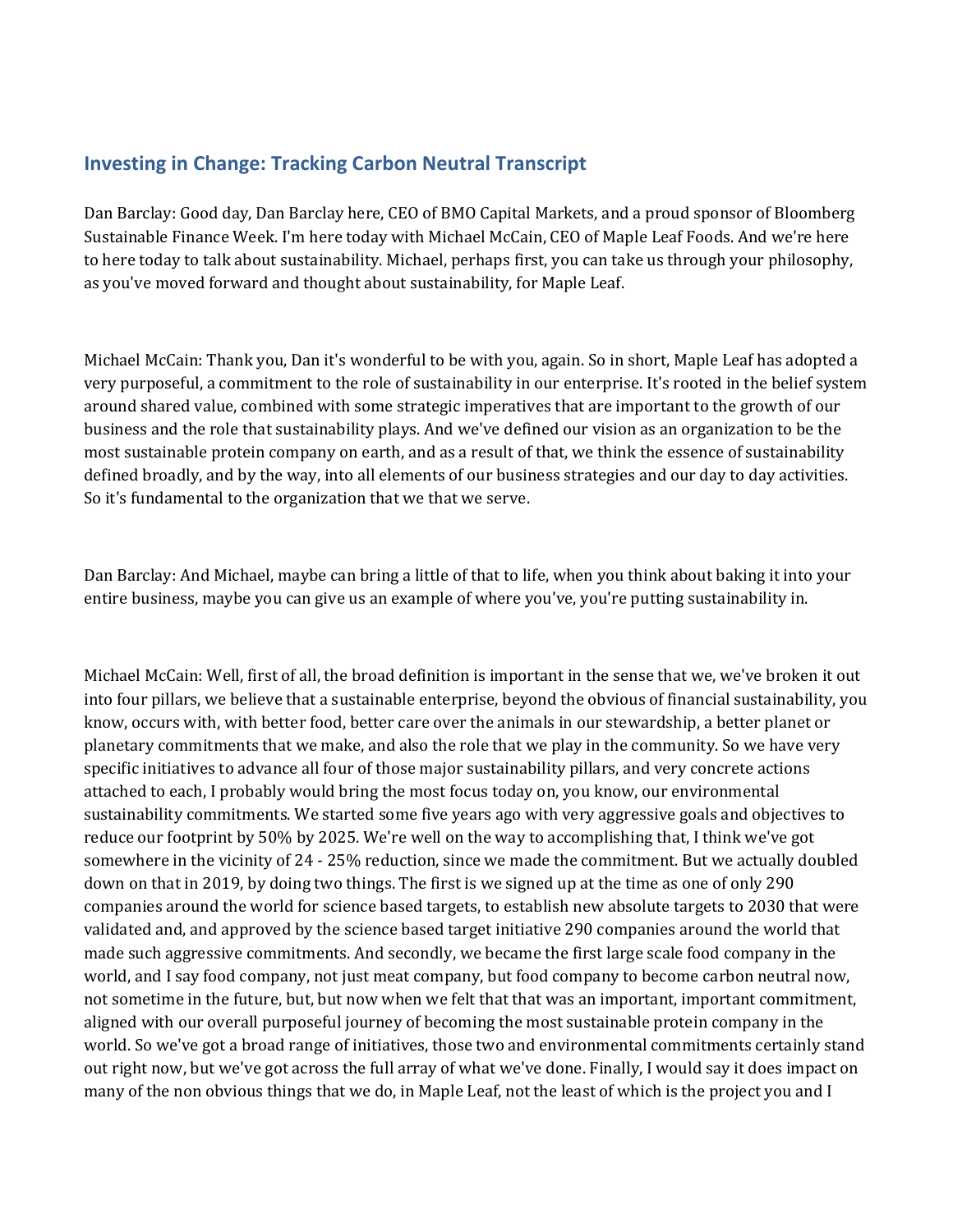worked on, to convert our financing package to sustainable finance. And so that, I think, is also an illustration of how it's baked into most everything that we do these days.

 was quite a bit of work on behalf of Maple Leaf, what were kind of the key planks that you work through to Dan Barclay: Let's go back a little bit, Michael, in terms of you achieving carbon neutrality, I presume that achieve that.

 also acquired, just to compensate for that in the near term to get us to full neutrality, now, a portfolio of Michael McCain: Well, first of all, we you know, we follow the model that most environmental stewards would advocate which is, which is a very simple progression from avoid, reduce, recycle, and then finally offset. So, you know, we have a range of, you know, micro projects across the organization to avoid emissions in the first instance, and reduce our emissions where, where we where we possibly can, as I mentioned a moment ago, we've had 24 - 25% in the last five years, we've set ambitious goals for the next 10 in absolute terms, not in, not in intensity terms. So that makes them even more aggressive for an organization that also intends to grow. It's involved capital commitments along the way to improve efficiency and everything from our manufacturing efficiency in emissions from our manufacturing sites. But it also involves progress in, in some really advanced technologies around agriculture, things like regenerative agriculture, and applying our components of regenerative agriculture today and in the future in our operations, and because we go right back to the farm, deploying technologies like anaerobic digestion, to convert methane into actually renewable fuel source. So there's a lot of components to this, there will always be in an organization like ours, a tag end of emissions and against that backdrop, we've offsets. But you know, you, we both know that the world of offsets is a bit of a wild west, so we set very, very high integrity conditions around what those offsets would look like they had to be local, they had to be new vintage, they had to be inside our industry, they had to be all verified, fully verified, as such, so we've got a very high integrity set of offsets portfolios that deal with the tag in. And the interesting part at the end of it, Dan, is that it creates this virtuous cycle almost like an internal carbon market, the more we reduce our emissions, the more we save in, in our investments in offsets. And that's, that's the cool by-product.

Dan Barclay: I compliment you, because when I think about the robustness of that program, from you know, as we would call it here, end to end, thought process, and then putting that together to arrive at a total package around sustainability, and meeting one of your four pillars, as you highlighted earlier. I wanted to transition to a conversation around the world's first sustainability linked loan in Canada. BMO and Maple Leaf partnered on that, I thought maybe we'd walk through why that was important to you to create that sustainable finance loan, and then the approach you took around the targets and how you're going to meet.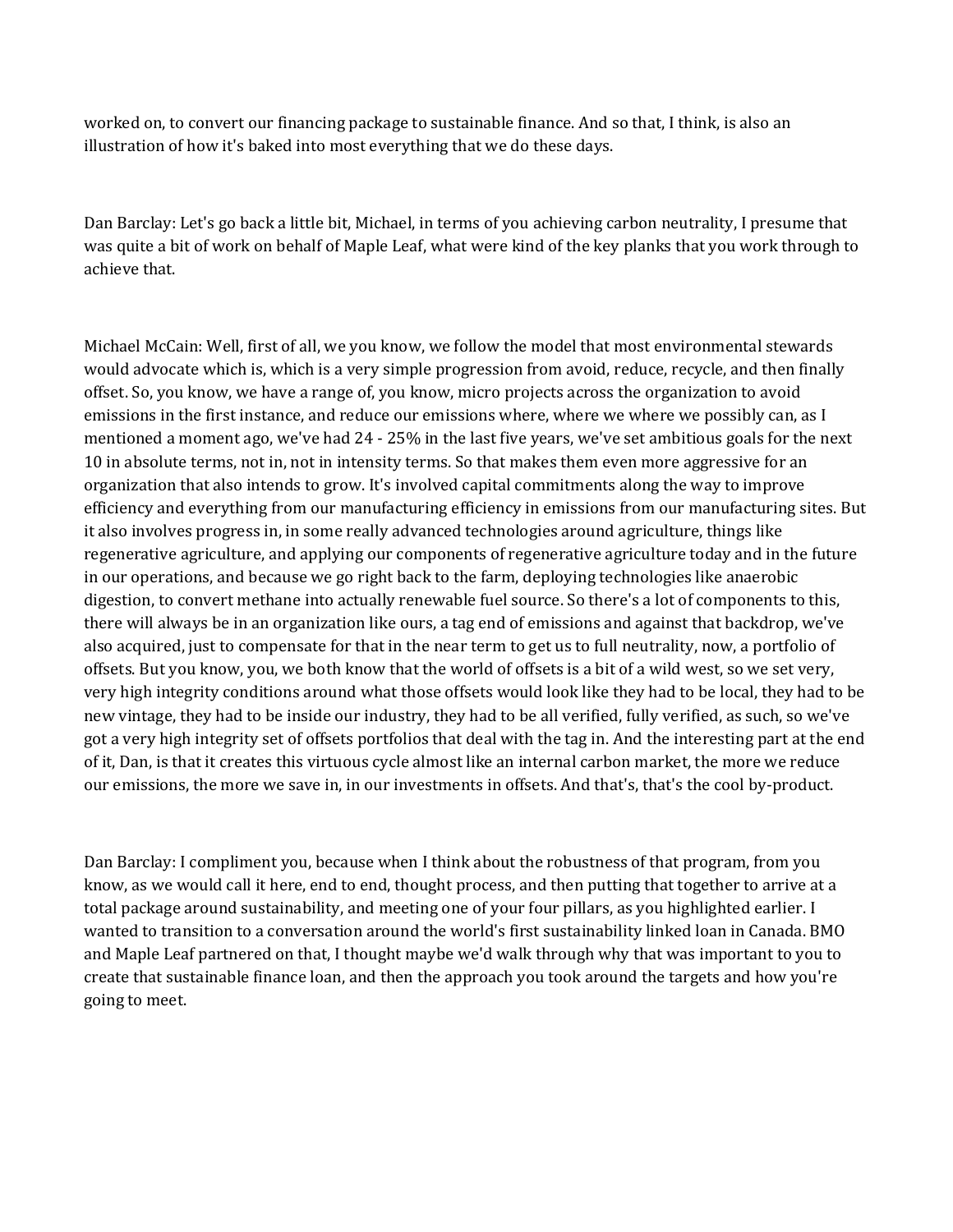made as a general organization. So we feel confident in making the targets, we also feel confident in making Michael McCain: Well, the, the attractiveness for us is, is the beyond the obvious that it connects directly to our to our vision statement, our purposeful journey as an organization around sustainability is that it is that you made it very clear to us, Dan, that it was a win win for the Maple Leaf organization and BMO. In that we had a financial break in the there was a there was a slightly lower cost of the financial package that was put before us in sustainable finance, provided we made certain commitments around improving our financial our sustainability footprint. So we went through the process of agreeing on what those commitments that we would make in order to get the financial benefit of that sustainability linked loan. There they are their commitments that align with the science based target commitments that we that we've the commitments to you that we intend to reduce our footprint by that amount in and then we get the financial gain of offsetting that of, you know, lower cost of Finance. So really was, you know, win, win, win, I think demonstrated and really appreciate the fact that, that your organization led this and brought it to our attention.

Dan Barclay: And I think, just to add some commentary to that on the win win. As you're aware, Michael, we put together a \$400 million commitment to mobilize capital in sustainable finance. We view ourselves as wanting to be one of the leading voices in the transition of change, to take us to a place with a better world. You can define that around ESG. So both environmental, social and governance. And this was a key link for us and demonstrating to the marketplace how we want to mobilize capital around our sustainability agenda.

Michael McCain: Well, you certainly, you certainly delivered that for us, and we really appreciate it.

Dan Barclay: We're very excited by the progress that we've made this year. Very interesting development for you as a company as you started to embrace plant based food. Maybe you can talk a little bit about the backdrop to that, the why and I think it fits into your shared value thesis that you explained earlier.

Michael McCain: Well, it does, I mean it certainly is linked to the to the thesis of sustainability in the sense that, you know, the world needs a more balanced profile in protein consumption. That doesn't mean that the meat industry is going away, but it means consumers have said that they want to eat more protein, and in pursuit of more protein, they want a more balanced diet. So it's certainly fit our sustainability agenda, but there's also a tremendous commercial opportunity. So we started our investment process about five years ago. And, and we're on a we're on an incredible journey to support that business, or maybe.

Dan Barclay: Well, Michael, I think I'll wrap up here that was an outstanding discussion about your commitment to sustainability. I was very encouraged to hear about how company wide it is, how embedded it is in your values, and how now you're delivering on your purpose. So Michael, thank you for your time.